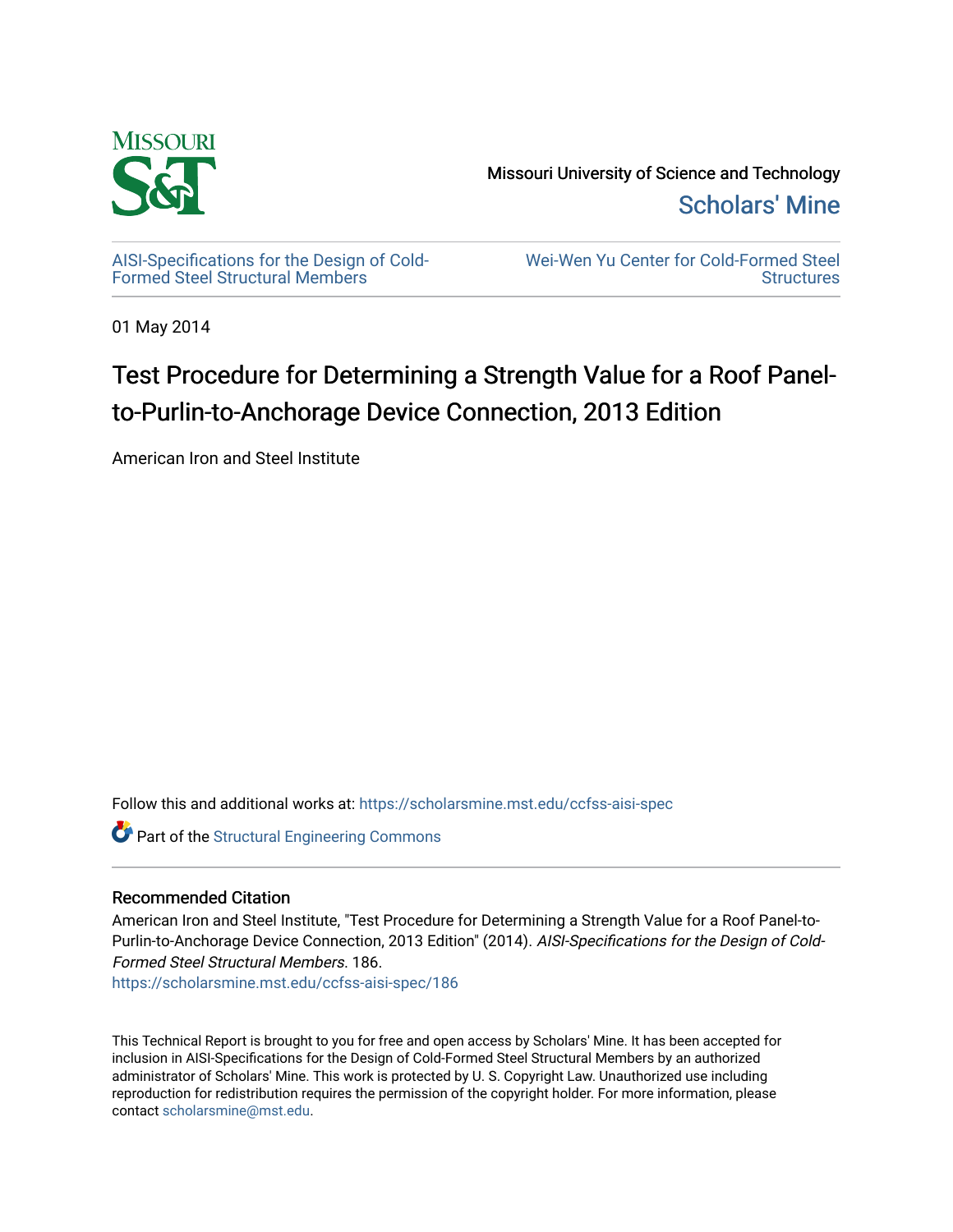

AISI S912-13



# AISI STANDARD

# Test Procedure for Determining a Strength Value for a Roof Panel-to-Purlin-to-Anchorage Device Connection

2013Edition

Approved by the AISI Committee on Specifications for the Design of Cold-Formed Steel Structural Members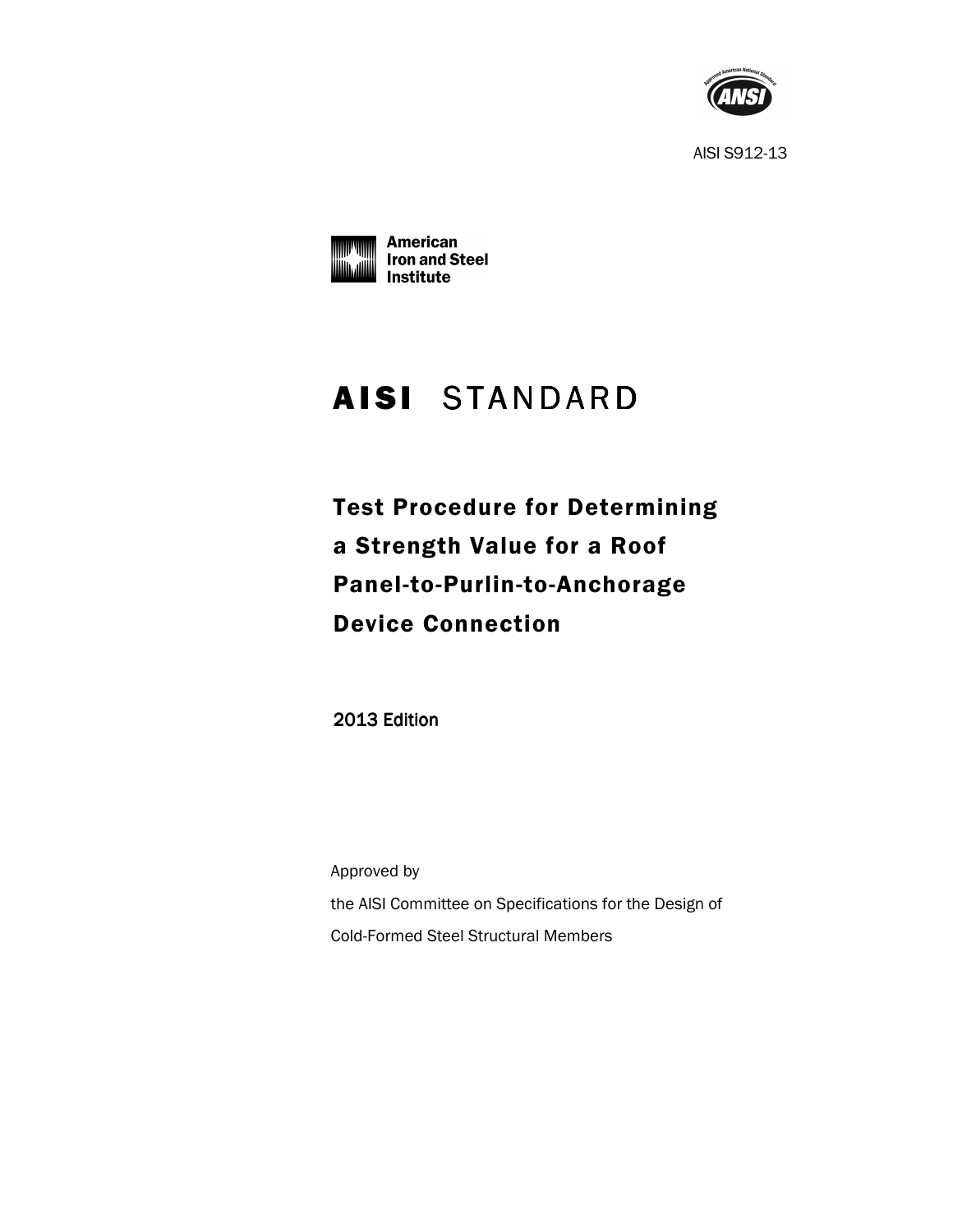The material contained herein has been developed by the American Iron and Steel Institute (AISI) Committee on Specifications for the Design of Cold-Formed Steel Structural Members. The organization and the Committee have made a diligent effort to present accurate, reliable, and useful information on testing of cold-formed steel members, components or structures. The Committee acknowledges and is grateful for the contributions of the numerous researchers, engineers, and others who have contributed to the body of knowledge on the subject. With anticipated improvements in understanding of the behavior of cold-formed steel and the continuing development of new technology, this material will become dated. It is anticipated that future editions of this test procedure will update this material as new information becomes available, but this cannot be guaranteed.

The materials set forth herein are for general information only. They are not a substitute for competent professional advice. Application of this information to a specific project should be reviewed by a registered professional engineer. Indeed, in most jurisdictions, such review is required by law. Anyone making use of the information set forth herein does so at their own risk and assumes any and all resulting liability arising therefrom.

1st Printing – May 2014

Produced by American Iron and Steel Institute

Copyright American Iron and Steel Institute 2014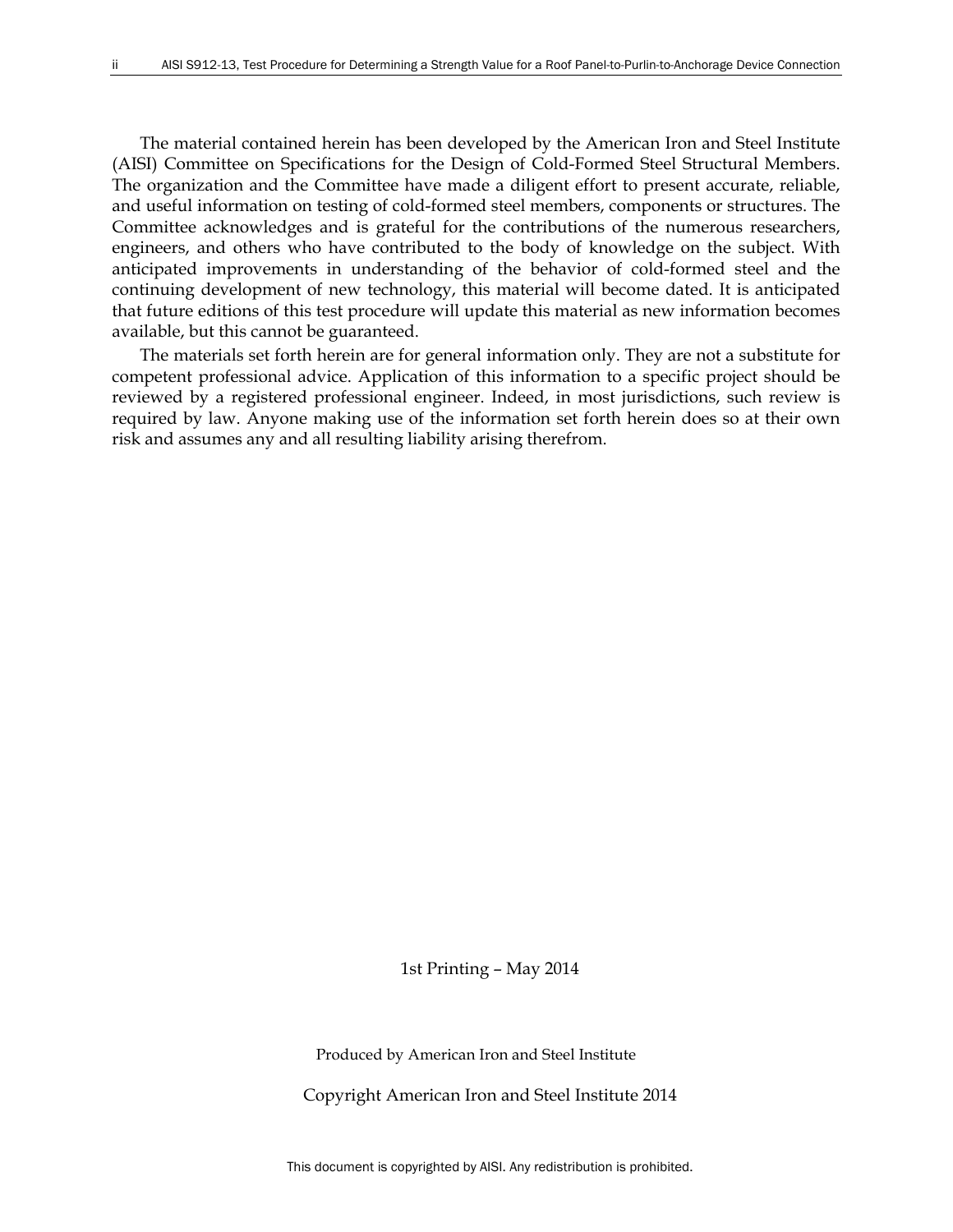#### PREFACE

The American Iron and Steel Institute Committee on Specifications developed this standard to obtain lower bound strength values for the roof panel-to-purlin-to-anchorage device connections in through-fastened and standing seam, multi-span, multi-purlin line roof systems, with or without intermediate braces. The test is not intended to determine the ultimate strength of the connections.

The Committee acknowledges and is grateful for the contribution of the numerous engineers, researchers, producers and others who have contributed to the body of knowledge on this subject.

Commentary is non-mandatory and copyrightable portion of this standard.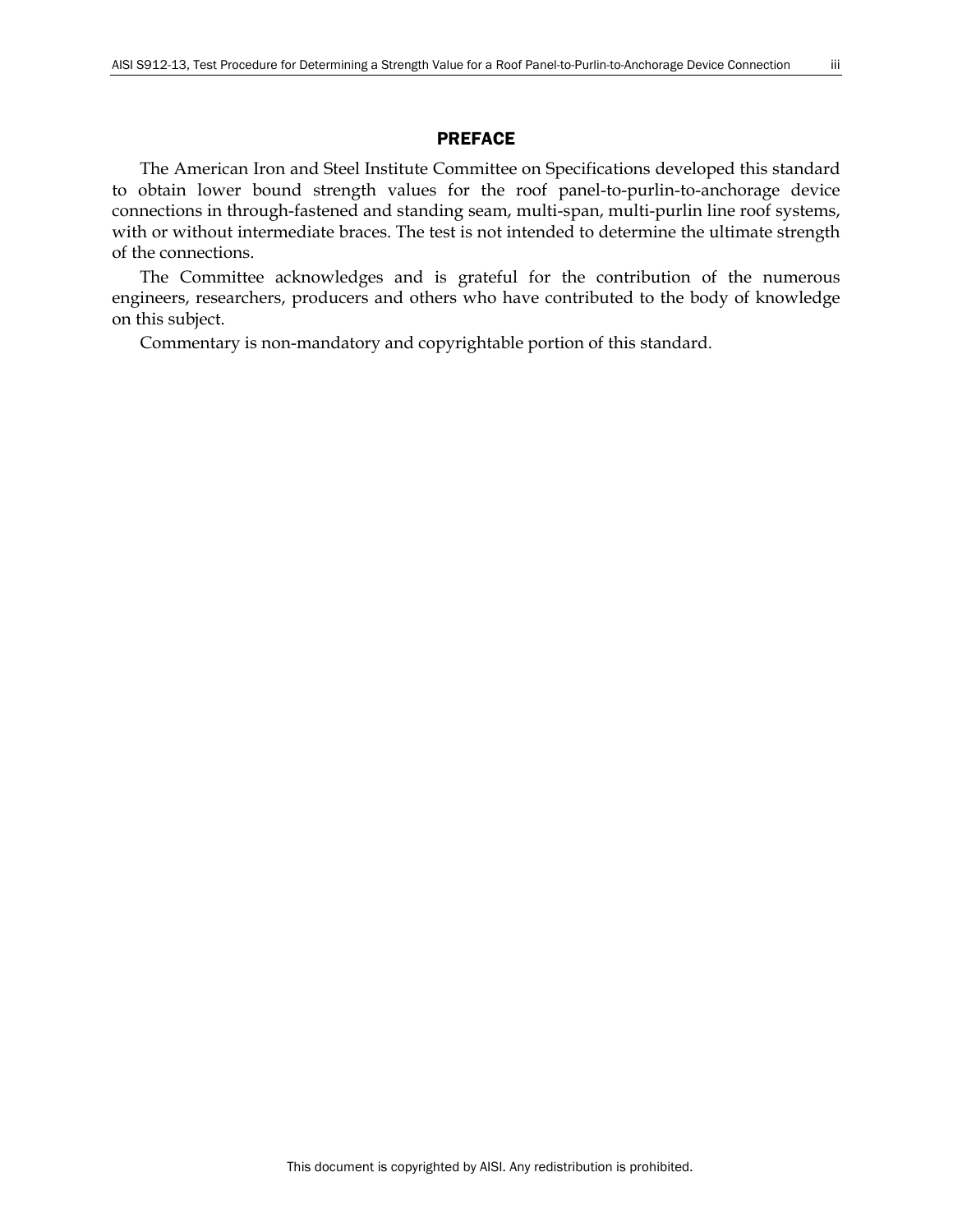This page is intentionally left blank.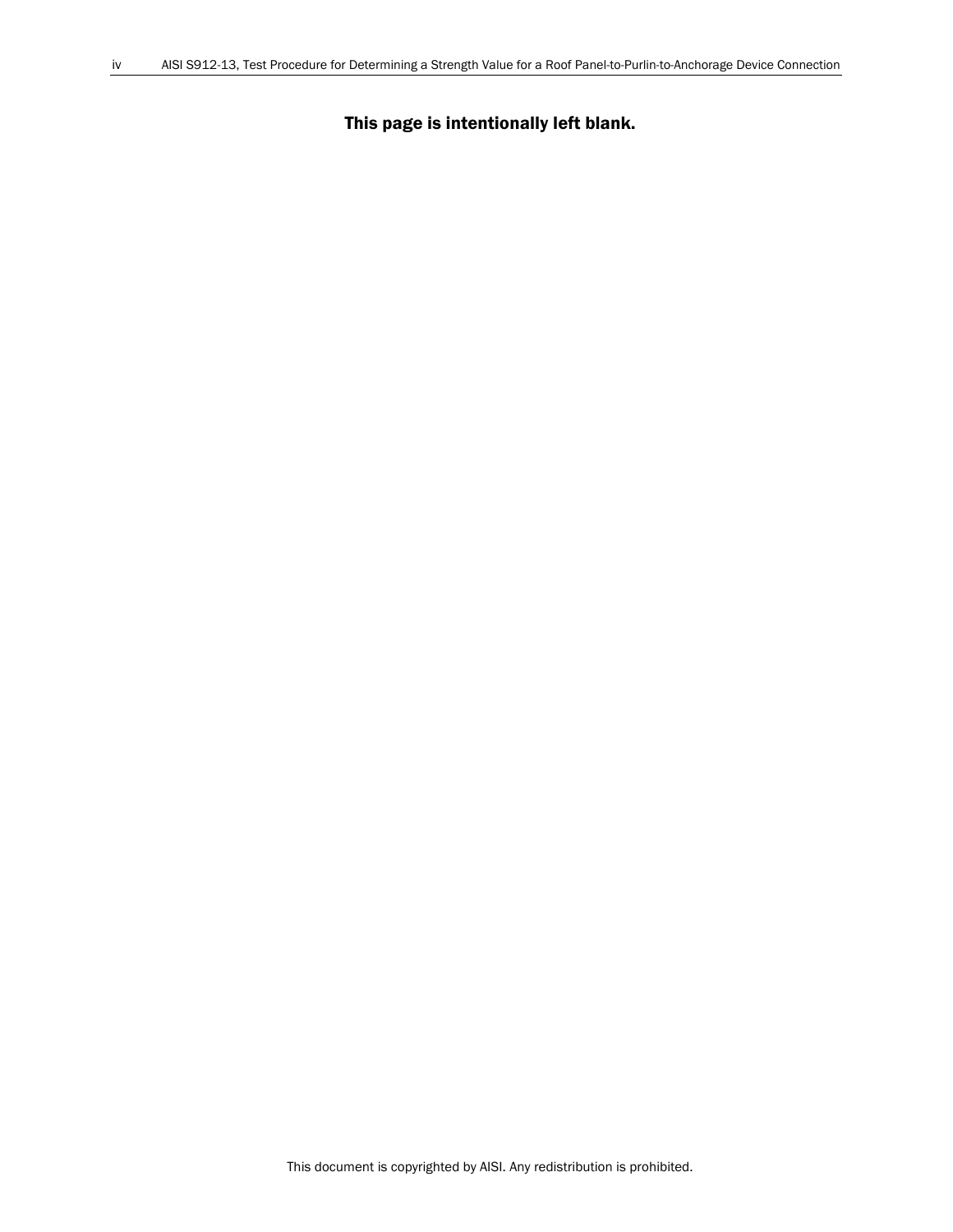### AISI S912-13

# Test Procedure for Determining a Strength Value for a Roof Panel-to-Purlin-to-Anchorage Device Connection

#### 1. Scope

**1.1** The purpose of this test procedure is to obtain lower bound strength values for the roof panel-to-purlin-to-anchorage device connections in through-fastened and standing seam, multi-span, multi-purlin line roof systems, with or without intermediate braces. The test is not intended to determine the ultimate strength of the connections.

**1.2** This test method applies to an assembly consisting of through-fastened or standing seam panels, purlins of C- or Z-sections, and anchorage devices.

**1.3** The test procedure is only for gravity-loading cases and only for a series of purlins with flanges facing in the same direction. It applies only to the anchorage configurations described in Section D6.3.1 of AISI S100*.*

**1.4** All tests are conducted using roof panels, clips, fasteners, insulation, thermal blocks, discrete braces, and purlins as used in the actual roof system except as noted in Section 1.5.

**1.5** Tests conducted with insulation are applicable to identical systems with thinner or no insulation.

#### Commentary:

Due to the many different types and methods of construction of steel roof systems, it is not practical to develop a generic method to predict the strength of the roof panel-to-purlin-toanchorage device connections. The interaction of the three components near an anchorage location is a complex phenomenon and highly indeterminate.

The test method provides designers with a means of establishing a lower bound on the strength of the roof panel-to-purlin-to-anchorage device connections. An appropriate strength reduction factor or safety factor should be applied to test results for design use.

#### 2. Referenced Documents

The following documents or portions thereof are referenced within this standard and shall be considered as part of the requirements of this document:

a. American Iron and Steel Institute (AISI), Washington, DC:

 S100-12, *North American Specification for the Design of Cold-Formed Steel Structural Members*

S908-13, Test Standard for Base Test Method for a Standing Seam Roof System

b. ASTM International (ASTM), West Conshohocken, PA:

 A370-12a, *Standard Test Methods and Definitions for Mechanical Testing of Steel Products* E6-09be1, *Standard Terminology Relating to Methods of Mechanical Testing* IEEE/ASTM-SI10-10, *American National Standard for Metric Practice*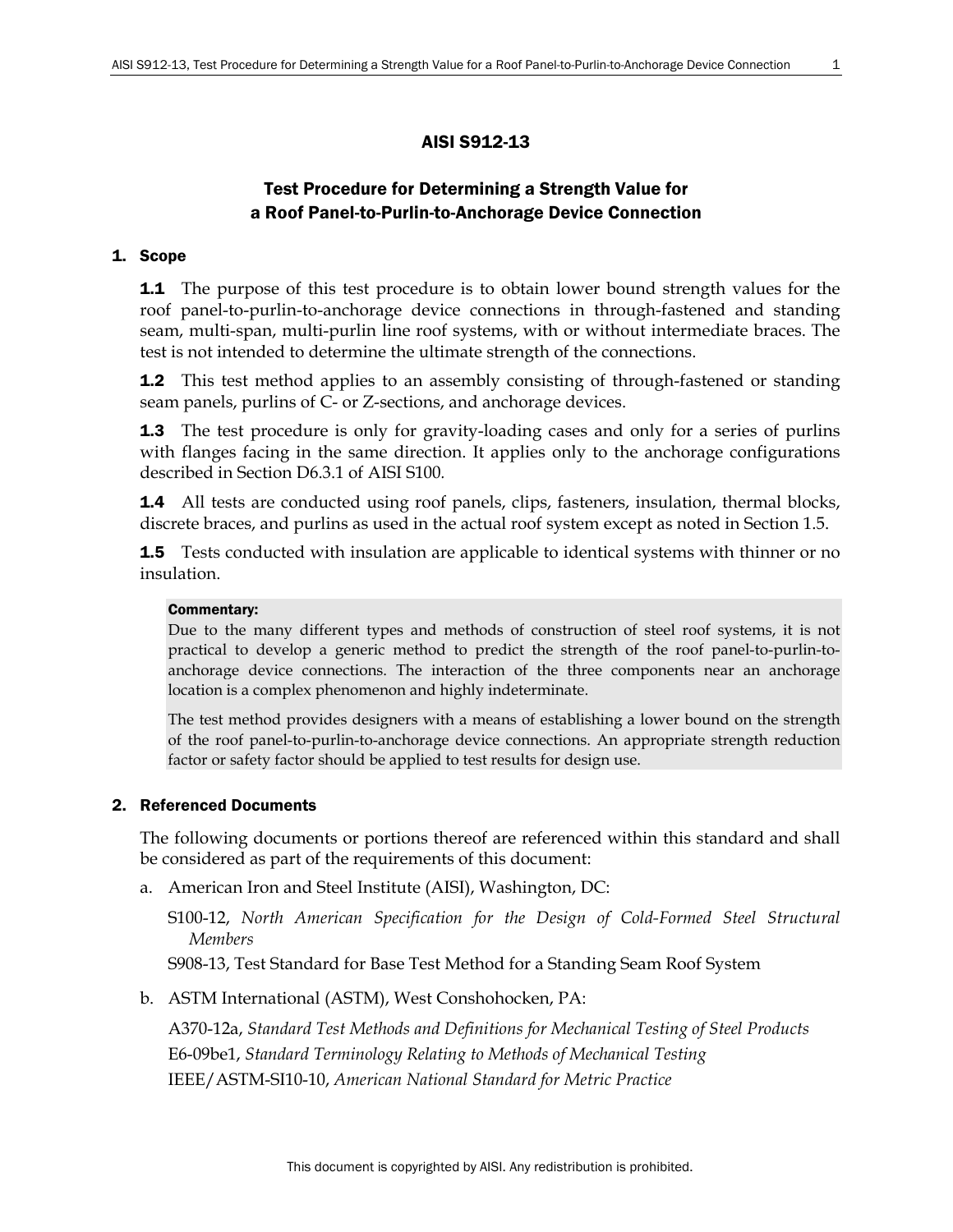#### 3. Terminology

Where the following terms appear in this standard, they shall have the meaning as defined herein. Terms not defined in Section 3 of this Standard, AISI S100 or ASTM E6 shall have the ordinary accepted meaning for the context for which they are intended.

*Anchorage System.* A series of components which carry forces in the roof sheathing to the primary structural system of the building.

*Failure*. A state at which the specimen will accept no further loading.

- *Field Erection Drawings.* Drawings issued by a metal roof manufacturer to field erectors showing parts and assembly procedure(s).
- *Fixed Clip.* A hold-down clip which does not allow the roof panel to move independently of the roof substructure.

*Insulation.* Glass fiber blanket or rigid board.

*Lateral.* A direction normal to the span of the purlins in the plane of the roof sheathing.

*Thermal Block.* Strips of rigid insulation located directly over the purlin between clips.

*Pan-Type Standing Seam Roof.* A U-shaped panel which has vertical sides.

- *Rib-Type Standing Seam Roof.* A panel which has ribs with sloping sides and forms a trapezoidal shaped void at the sidelap.
- *Sliding Clip.* A hold down clip which allows the roof panel to move independently of the roof substructure.
- *Standing Seam Roof System.* A roof system in which the sidelaps between the roof panels are arranged in a vertical position above the roof line. The roof panel system is secured to the purlins by means of concealed hold-down clips that are attached to the purlins with mechanical fasteners.
- *Test Engineer.* An engineer or designated representative responsible for supervising the test assembly, collection of test data, and preparation of the test report.
- *Through Fastened Roof System.* A roof system in which the sidelaps between the roof panels are arranged in a vertical position above the roof line. The roof panel system is secured to the purlins by means of self-drilling or self-tapping fasteners through the panels and into the purlins.

#### 4. Units of Symbols and Terms

Any compatible system of measurement units is permitted to be used in this Standard, except where explicitly stated otherwise. The unit systems considered in this Standard shall include U.S. customary units (force in kips and length in inches) and SI units (force in Newtons and length in millimeters) in accordance with IEEE/ASTM SI10.

#### 5. Apparatus

**5.1** A test setup shall be capable of supporting simulated gravity loading. Loading shall be applied by differential pressure or by using weight. The test assembly is permitted to be flat or sloped as required to determine the strength value in the up-slope or down-slope direction.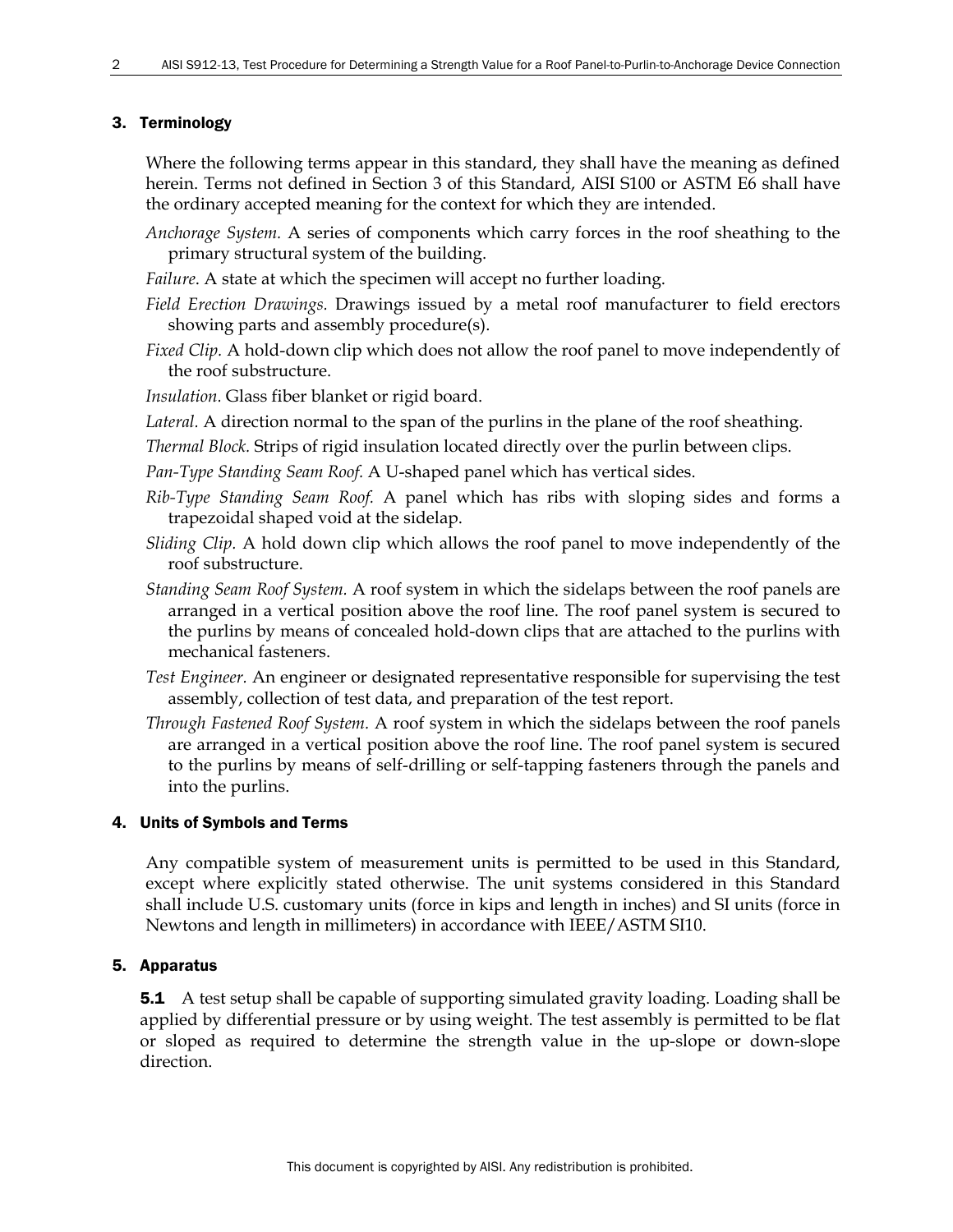**5.2** The length, width, number of purlins, and number of spans of the test setup shall be at the discretion of the test engineer. The height of the assembly shall be enough to permit assembly of the specimen and to ensure adequate clearance at the maximum deflection of the specimen.



Deflection directions

Figure 1 – Test Chamber

#### 5.2.1 Differential Pressure Loading Procedure

A rectangular vacuum box shall be constructed of any material with enough strength and rigidity to provide the desired pressure differential without collapse. See Figure 1 for a typical test chamber. Other chamber orientations are permitted.

The width of the chamber shall be determined by the maximum panel length. Allowance shall be made in the interior chamber dimensions to accommodate structural supports for the secondary members and enough clearance on all sides to prevent interference of the chamber wall with the test specimen as it deflects.

Sections 6.4 to 6.9 of AISI S908 shall be followed.

#### 5.2.2 Weight Loading Procedure

Uniformly distributed weights placed in increments shall be used. Placement of the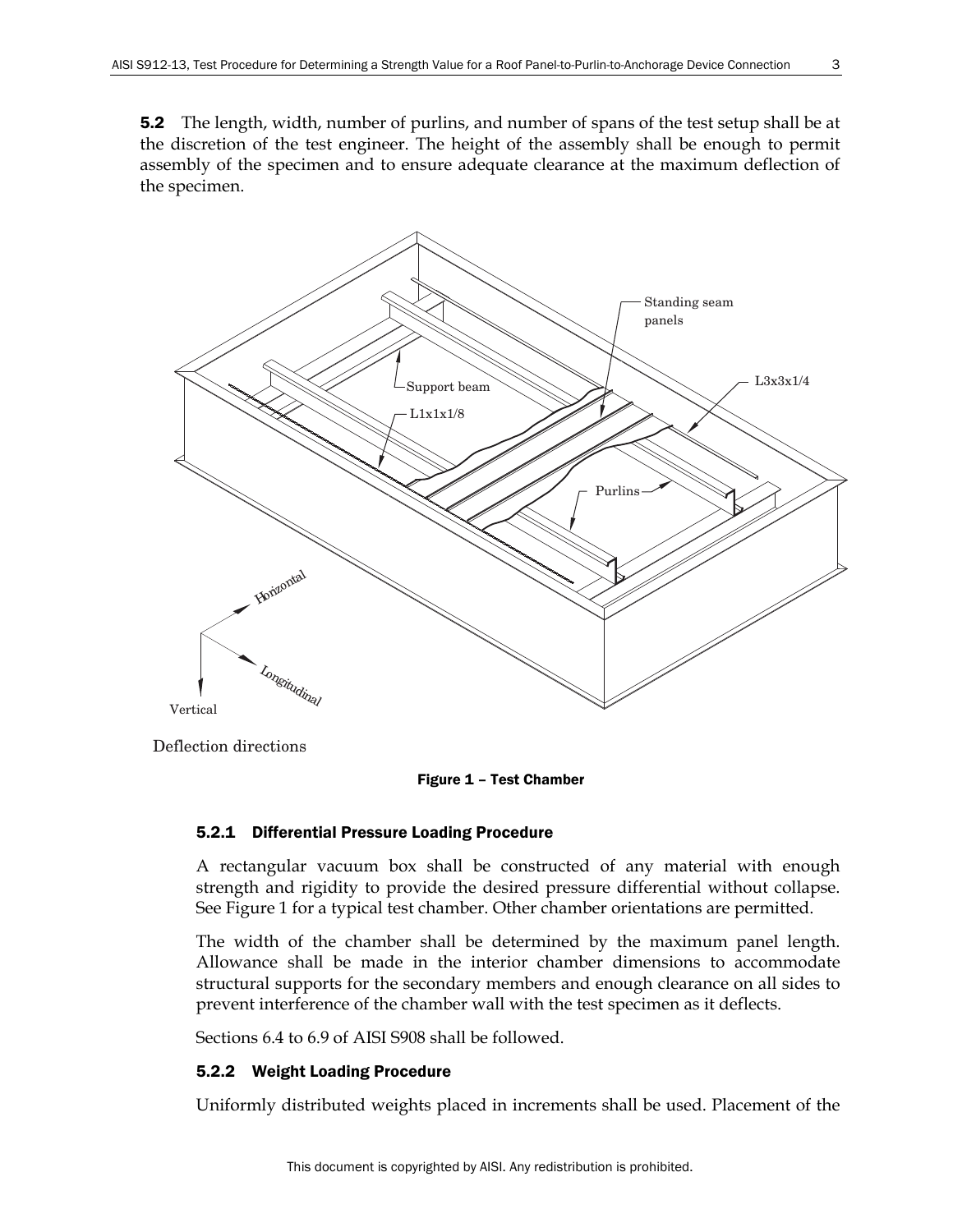weights shall be such that bridging does not occur. The weights are permitted to be small steel plates, concrete or masonry bricks, or larger plates or rods whose bending stiffness is less than 20 percent of the bending stiffness of the sheathing.

Sections 6.4 to 6.9 of AISI S908 shall be followed.

# 6. Test Specimens

**6.1** Test purlins shall be supported at each end by a steel beam. The beams shall be simply supported and all but one of the beams shall be sufficiently free to translate laterally to relieve any longitudinal catenary forces in the assembly. Purlins shall be connected to the supporting beams as shown in the field erection drawings.

**6.2** Panel-supporting clips, fasteners, and panels shall be installed as required by the field erection drawings.

6.3 The means of providing purlin restraint shall be as required for use in actual field application, and shall be installed as shown in the field erection drawings.

**6.4** For tests including intermediate discrete point braces, the braces used in the test shall be installed in such a manner so as not to impede the vertical deflection of the specimen.

**6.5** For standing seam roof systems, a 1 in.  $\times$  1 in. (25 mm  $\times$  25 mm) continuous angle with a maximum thickness of 1/8 in. (3 mm) or a member of compatible stiffness shall be attached to the underside at each end of the panels to prevent separation of the panels at the ends of the seam. Fasteners shall be placed on both sides of each major rib.

**6.6** Panel joints shall not be taped and no tape shall be used to restrict panel movement.

# 7. Test Procedure

**7.1** A test series shall be conducted for each roof panel-to-purlin-to-anchorage device system. The setup shall consist of any number of purlin lines and any number of purlin spans. All purlin flanges shall face in the same direction. The anchorage system shall be located along an external purlin line and is permitted to consist of any of the anchorage combinations specified in Section D6.3.1 of AISI S100.

**7.2** A test series shall consist of no fewer than three tests for each anchorage system.

**7.3** The physical properties of all components shall be measured and recorded prior to testing. The yield stress of the panel, purlin and anchorage device materials used in the tests shall be determined in accordance with ASTM A370. Coupons shall not be taken from areas where cold-working stresses could affect the results.

**7.4** To simulate gravity loading, differential pressure or weights shall be applied to the system to produce simulated gravity-loading moments in the system.

**7.5** An initial load equal to 5 psf (0.25 kPa) shall be applied and removed to set the zero readings before actual system loading begins.

**7.6** It shall not be required to load the system to failure. If it is loaded to failure, the mode of failure shall be noted. If the test must be stopped due to a flexural failure of the panel or purlin, or web crippling of the purlin, the result is permitted to be included in the test program.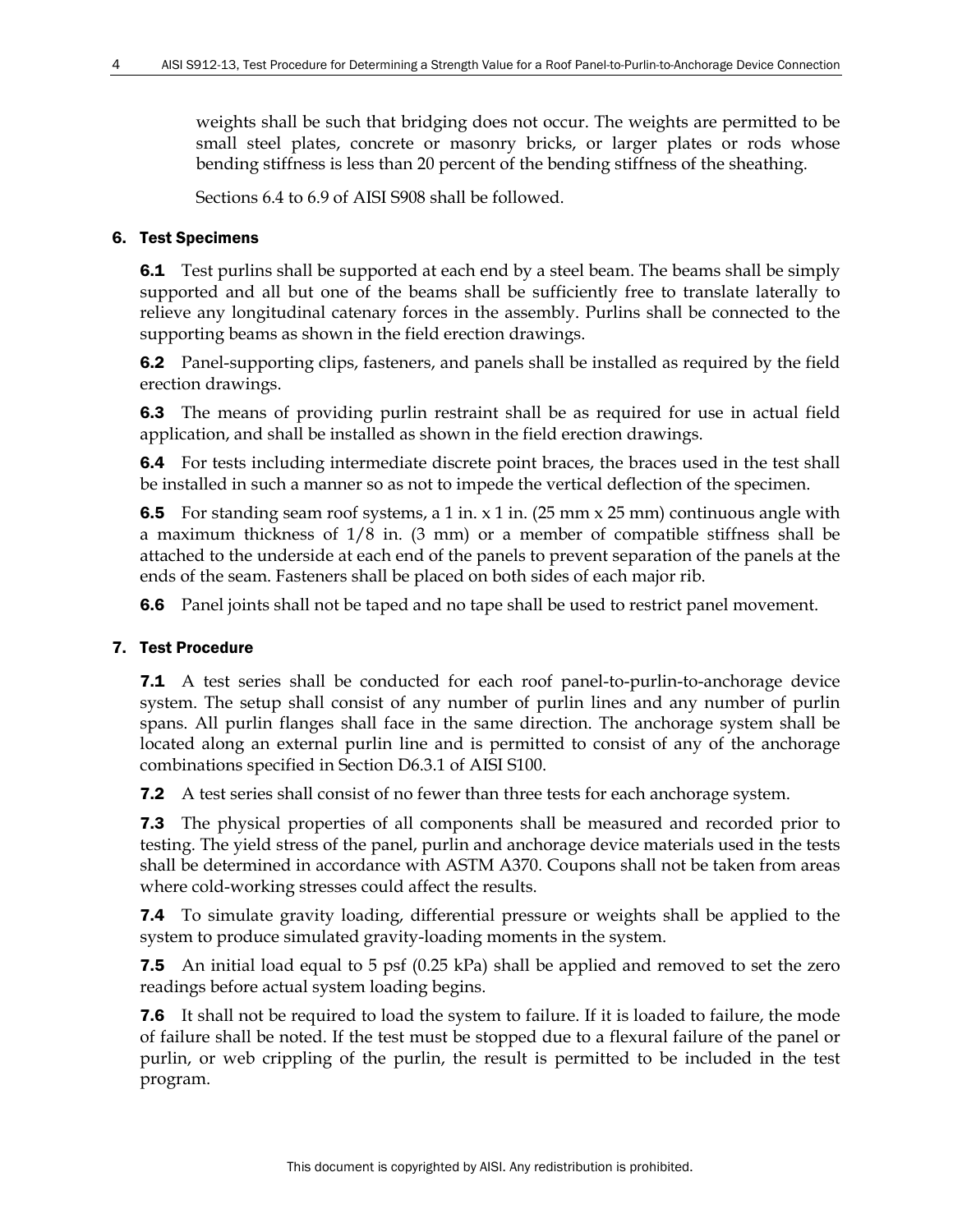**7.7** Horizontal deflection near the top of each anchorage device shall be measured. Vertical deflection measurements shall be taken at the mid-span of at least two purlins in each span. The deck deflection in the horizontal direction shall be measured at the seam joint nearest the center of each span of the test assembly.

**7.8** Deflections and loads shall be recorded at loading intervals equal to a maximum of 10 percent of the anticipated maximum load.

### 8. Test Evaluation

**8.1** The lower bound strength of each roof panel-to-purlin-to-anchorage device connection used in the test shall be determined by calculating the anchorage force,  $P_L$ , at that location using the provisions in Section D6.3.1 of AISI S100. The lesser of load corresponding to a measured deflection of  $\frac{1}{2}$  in. (13 mm) at the top of the anchorage device and the maximum applied load in the test shall be used for this calculation.

**8.2** The nominal strength of the panel-to-purlin-to-anchorage device connections shall be taken as the mean of the calculated anchorage forces minus one standard deviation.

**8.3** The lower bound available strength shall be determined using a resistance factor,  $\phi$ , of 0.9 or safety factor,  $\Omega$ , of 1.67.

### 9. Test Report

**9.1** The report shall include the name of the individual who performed the test and a brief description of the system being tested.

**9.2** The documentation shall include all test details with a drawing that shows the test assembly and indicates the components and their locations, as well as the locations of all instrumentation. A written description of the test setup detailing the basic concept, loadings, measurements, and assembly shall be included.

**9.3** The report shall include a drawing that shows the measured geometry of all components and nominal material specifications. Material test results defining the actual material properties—material thickness, yield stress, tensile strength, and percent elongation—shall be included.

9.4 The report shall include the test designation, loading increments, all measured deflections, maximum applied load or failure load and the corresponding failure mode if failure occurred, and a description of the condition of each assembly at the end of each test.

**9.5** The report shall include calculations used to determine the lower bound strength for each test and the nominal strength of the roof panel-to-purlin-to-anchorage device connection tested, and a description summarizing the test program results that includes specimen type, span, and the supporting calculations.